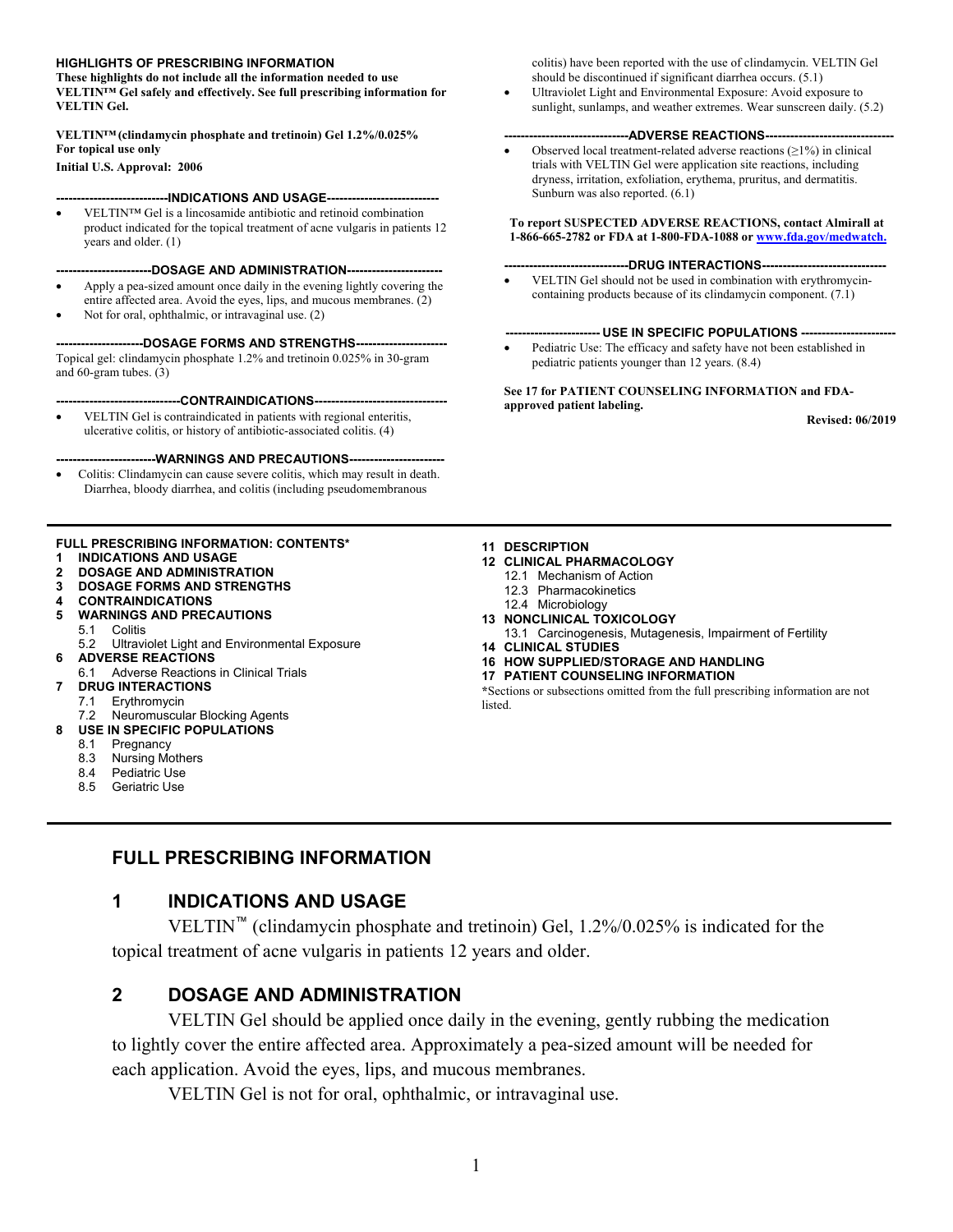# **3 DOSAGE FORMS AND STRENGTHS**

VELTIN Gel, containing clindamycin phosphate 1.2% and tretinoin 0.025%, is a yellow, opaque topical gel. Each gram of VELTIN Gel contains, as dispensed, 10 mg (1%) clindamycin as clindamycin phosphate, and 0.25 mg (0.025%) tretinoin solubilized in an aqueous-based gel.

# **4 CONTRAINDICATIONS**

VELTIN Gel is contraindicated in patients with regional enteritis, ulcerative colitis, or history of antibiotic-associated colitis.

# **5 WARNINGS AND PRECAUTIONS**

## **5.1 Colitis**

Systemic absorption of clindamycin has been demonstrated following topical use. Diarrhea, bloody diarrhea, and colitis (including pseudomembranous colitis) have been reported with the use of topical clindamycin. If significant diarrhea occurs, VELTIN Gel should be discontinued.

Severe colitis has occurred following oral or parenteral administration of clindamycin with an onset of up to several weeks following cessation of therapy. Antiperistaltic agents such as opiates and diphenoxylate with atropine may prolong and/or worsen severe colitis. Severe colitis may result in death.

Studies indicate a toxin(s) produced by clostridia is one primary cause of antibioticassociated colitis. The colitis is usually characterized by severe persistent diarrhea and severe abdominal cramps and may be associated with the passage of blood and mucus. Stool cultures for *Clostridium difficile* and stool assay for *C. difficile* toxin may be helpful diagnostically.

### **5.2 Ultraviolet Light and Environmental Exposure**

Exposure to sunlight, including sunlamps, should be avoided during the use of VELTIN Gel. Patients with sunburn should be advised not to use the product until fully recovered because of heightened susceptibility to sunlight as a result of the use of tretinoin. Patients who may be required to have considerable sun exposure due to occupation and those with inherent sensitivity to the sun should exercise particular caution. Daily use of sunscreen products and protective apparel (e.g., a hat) are recommended. Weather extremes, such as wind or cold, also may be irritating to patients under treatment with VELTIN Gel.

# **6 ADVERSE REACTIONS**

### **6.1 Adverse Reactions in Clinical Trials**

Because clinical trials are conducted under widely varying conditions, adverse reaction rates observed in clinical trials of a drug cannot be directly compared with rates in the clinical trials of another drug and may not reflect the rates observed in clinical practice.

The safety data reflect exposure to VELTIN Gel in 1,104 subjects with acne vulgaris. Subjects were 12 years and older and were treated once daily in the evening for 12 weeks. Adverse reactions that were reported in  $\geq$ 1% of subjects treated with VELTIN Gel are presented in Table 1.

3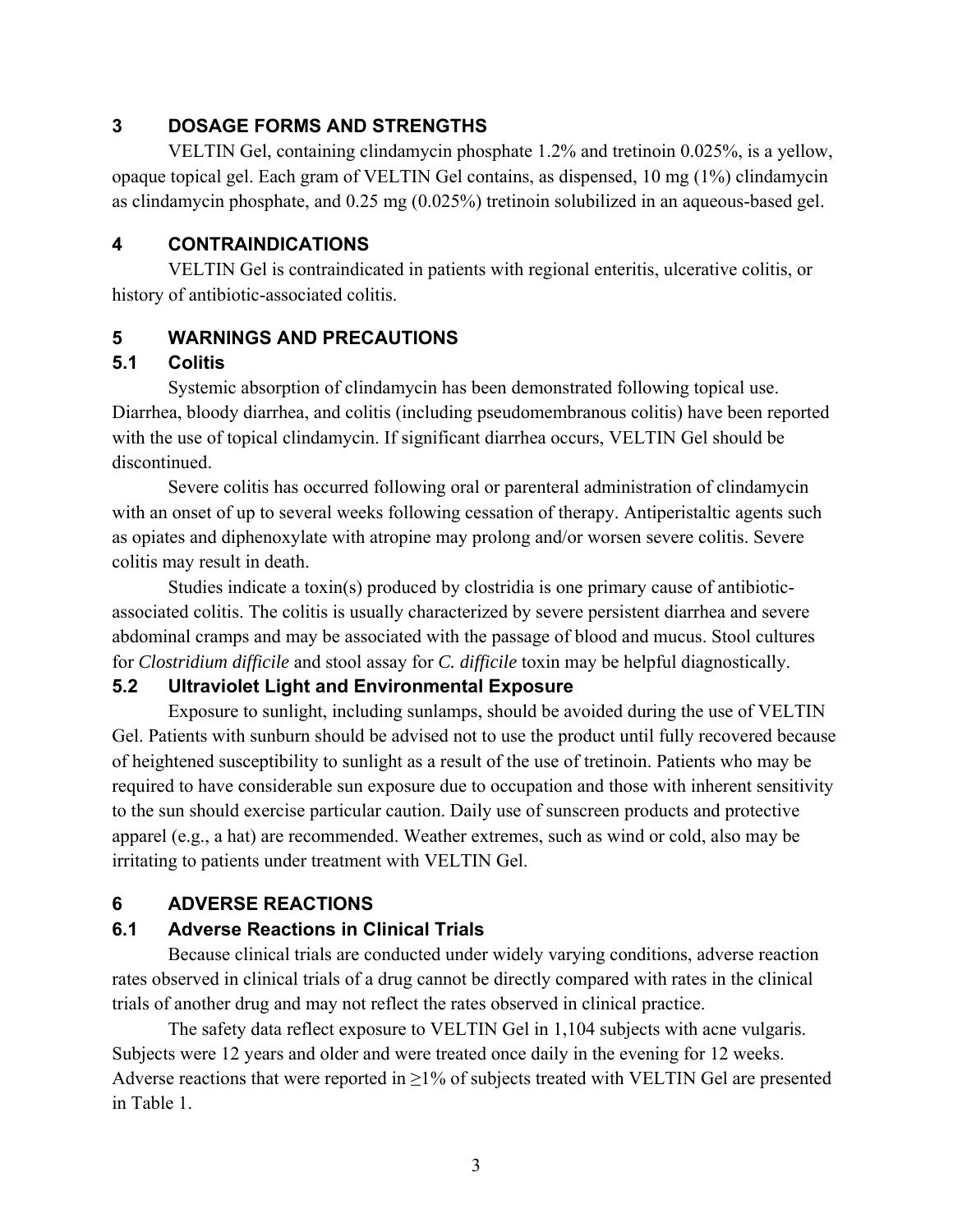|                                    |                   | Clindamycin | <b>Tretinoin</b> |                    |
|------------------------------------|-------------------|-------------|------------------|--------------------|
|                                    | <b>VELTIN Gel</b> | Gel         | Gel              | <b>Vehicle Gel</b> |
|                                    | $N = 1,104$       | $N = 1,091$ | $N = 1,084$      | $N = 552$          |
|                                    | $n$ (%)           | $n$ (%)     | n(%)             | $n$ (%)            |
| Patients with at least one adverse |                   |             |                  |                    |
| reaction                           | 140(13)           | 38(3)       | 141(13)          | 17(3)              |
| Application site dryness           | 64(6)             | 12(1)       | 62(6)            | 3(1)               |
| Application site irritation        | 50(5)             | 4(1)        | 57(5)            | 5(1)               |
| Application site exfoliation       | 50(5)             | 2(1)        | 56(5)            | 2(1)               |
| Application site erythema          | 40(4)             | 6(1)        | 39(4)            | 3(1)               |
| Application site pruritus          | 26(2)             | 7(1)        | 23(2)            | 6(1)               |
| Sunburn                            | 11(1)             | 6(1)        | 7(1)             | 3(1)               |
| Application site dermatitis        | 6(1)              | 0(0)        | 8(1)             | 1(1)               |

**Table 1. Treatment-Related Adverse Reactions Reported by ≥1% of Subjects** 

Local skin reactions actively assessed at baseline and end of treatment with a score >0 are presented in Table 2.

|                       |                 | <b>VELTIN Gel</b>       | <b>Vehicle Gel</b> |                         |  |
|-----------------------|-----------------|-------------------------|--------------------|-------------------------|--|
|                       | <b>Baseline</b> | <b>End of Treatment</b> | <b>Baseline</b>    | <b>End of Treatment</b> |  |
|                       | $N = 476$       | $N = 409$               | $N = 219$          | $N = 209$               |  |
| <b>Local Reaction</b> | $(\%)$          | $(\%)$                  | $(\%)$             | (%)                     |  |
| Erythema              | 24%             | 21%                     | 31%                | 35%                     |  |
| Scaling               | 8%              | 19%                     | 14%                | 12%                     |  |
| <b>Dryness</b>        | $11\%$          | 22%                     | 18%                | 13%                     |  |
| Burning               | 8%              | 13%                     | 8%                 | 4%                      |  |
| Itching               | 17%             | 15%                     | 22%                | 14%                     |  |

**Table 2. Local Skin Reactions in Subjects Treated With VELTIN Gel** 

During the 12 weeks of treatment, each local skin reaction peaked at Week 2 and gradually reduced thereafter.

# **7 DRUG INTERACTIONS**

# **7.1 Erythromycin**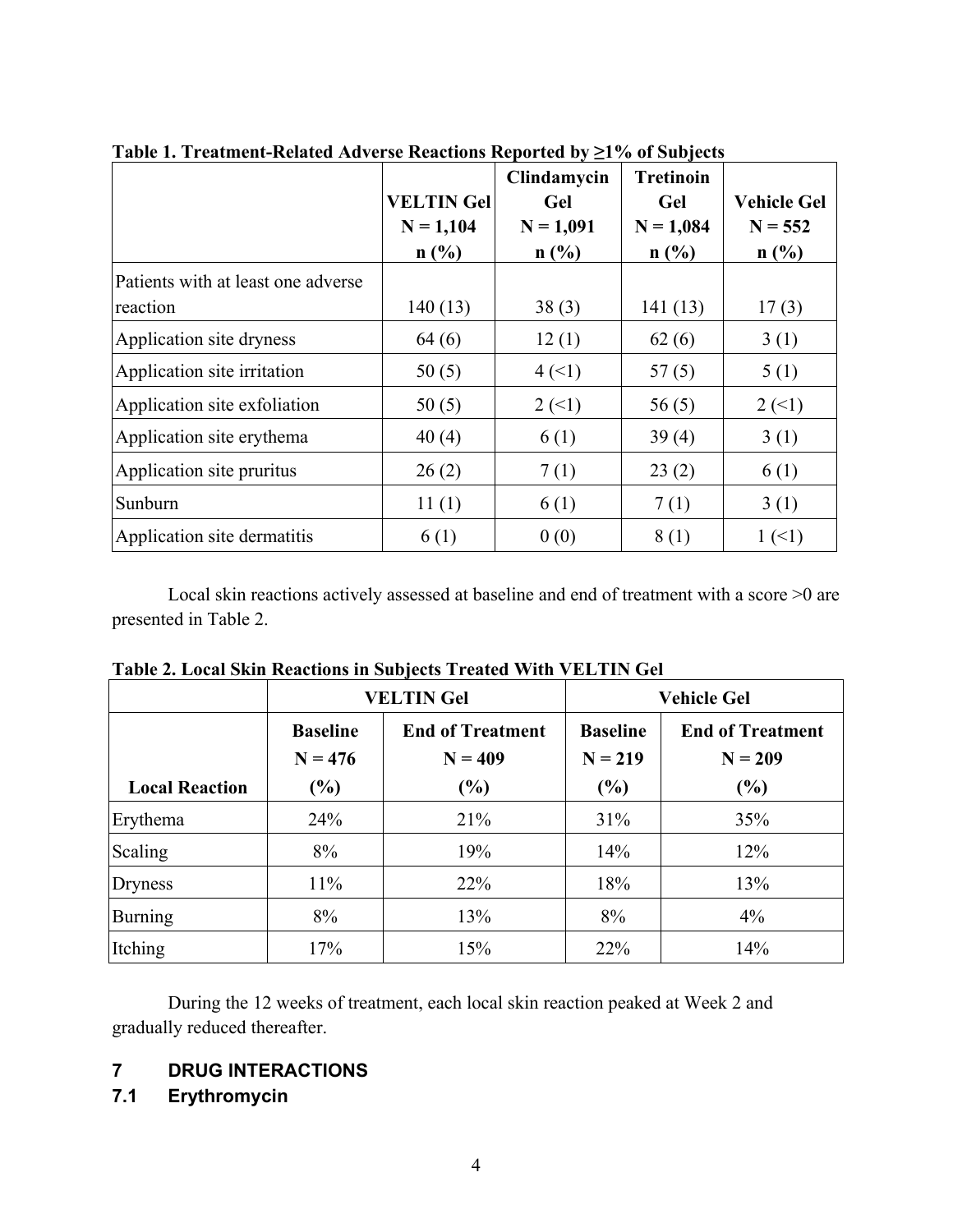VELTIN Gel should not be used in combination with erythromycin-containing products due to possible antagonism to the clindamycin component. In vitro studies have shown antagonism between these 2 antimicrobials. The clinical significance of this in vitro antagonism is not known.

### **7.2 Neuromuscular Blocking Agents**

Clindamycin has been shown to have neuromuscular blocking properties that may enhance the action of other neuromuscular blocking agents. Therefore, VELTIN Gel should be used with caution in patients receiving such agents.

## **8 USE IN SPECIFIC POPULATIONS**

# **8.1 Pregnancy**

Pregnancy Category C.

There are no well-controlled studies in pregnant women treated with VELTIN Gel. VELTIN Gel should be used during pregnancy only if the potential benefit justifies the potential risk to the fetus. A limit teratology study performed in Sprague Dawley rats treated topically with VELTIN Gel or 0.025% tretinoin gel at a dose of 2 mL/kg during gestation days 6 to 15 did not result in teratogenic effects. Although no systemic levels of tretinoin were detected, craniofacial and heart abnormalities were described in drug-treated groups. These abnormalities are consistent with retinoid effects and occurred at 16 times the recommended clinical dose assuming 100% absorption and based on body surface area comparison. For purposes of comparison of the animal exposure to human exposure, the recommended clinical dose is defined as 1 g of VELTIN Gel applied daily to a 50-kg person.

Clindamycin: Reproductive developmental toxicity studies performed in rats and mice using oral doses of clindamycin up to 600 mg/kg/day (480 and 240 times the recommended clinical dose based on body surface area comparison, respectively) or subcutaneous doses of clindamycin up to 180 mg/kg/day (140 and 70 times the recommended clinical dose based on body surface area comparison, respectively) revealed no evidence of teratogenicity.

Tretinoin: Oral tretinoin has been shown to be teratogenic in mice, rats, hamsters, rabbits, and primates. It was teratogenic and fetotoxic in Wistar rats when given orally at doses greater than 1 mg/kg/day (32 times the recommended clinical dose based on body surface area comparison). However, variations in teratogenic doses among various strains of rats have been reported. In the cynomologous monkey, a species in which tretinoin metabolism is closer to humans than in other species examined, fetal malformations were reported at oral doses of 10 mg/kg/day or greater, but none were observed at 5 mg/kg/day (324 times the recommended clinical dose based on body surface area comparison), although increased skeletal variations were observed at all doses. Dose-related teratogenic effects and increased abortion rates were reported in pigtail macaques.

With widespread use of any drug, a small number of birth defect reports associated temporally with the administration of the drug would be expected by chance alone. Thirty cases of temporally associated congenital malformations have been reported during 2 decades of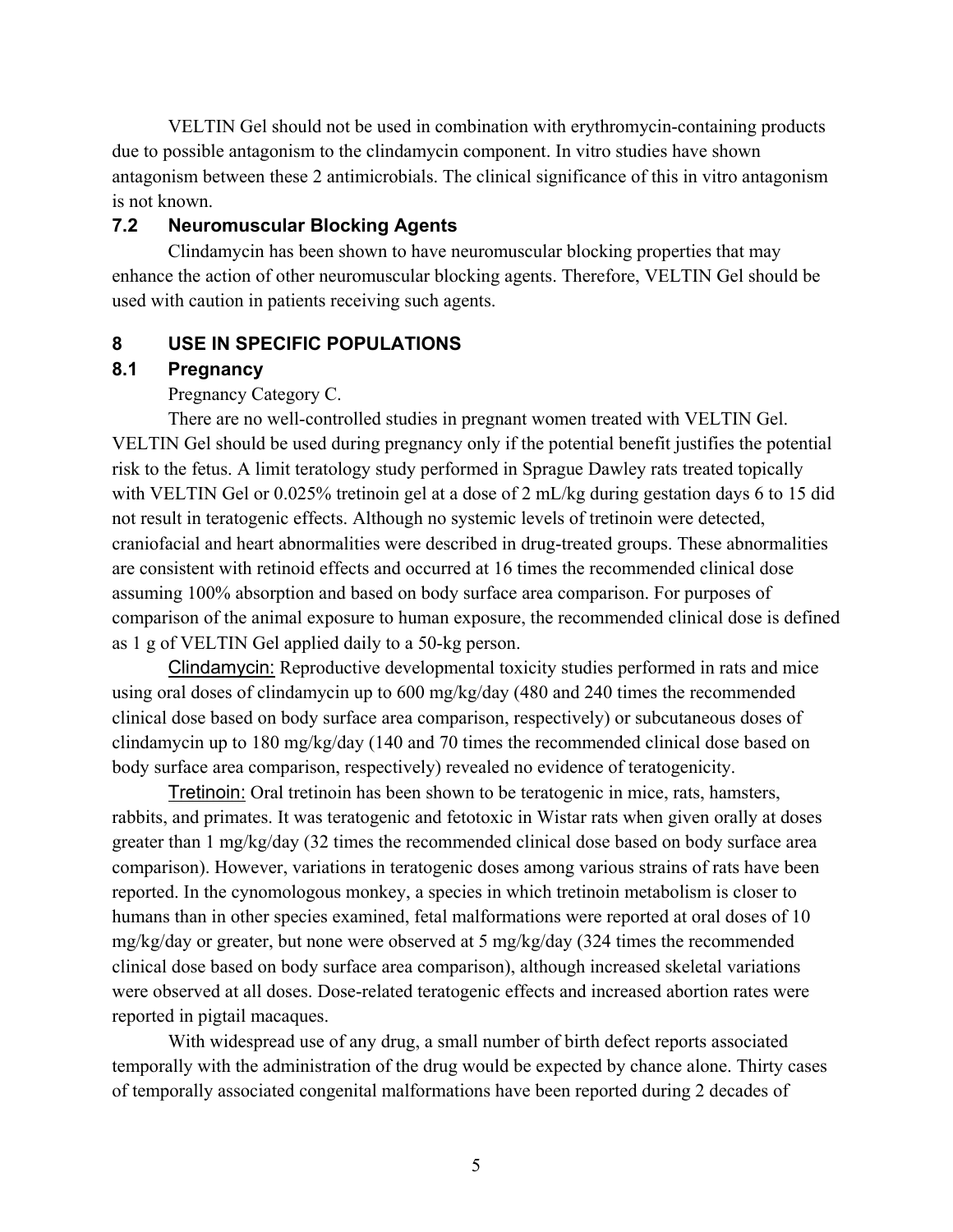clinical use of another formulation of topical tretinoin. Although no definite pattern of teratogenicity and no causal association have been established from these cases, 5 of the reports describe the rare birth defect category, holoprosencephaly (defects associated with incomplete midline development of the forebrain). The significance of these spontaneous reports in terms of risk to fetus is not known.

## **8.3 Nursing Mothers**

It is not known whether clindamycin is excreted in human milk following use of VELTIN Gel. However, orally and parenterally administered clindamycin has been reported to appear in breast milk. Because of the potential for serious adverse reactions in nursing infants, a decision should be made whether to discontinue nursing or to discontinue the drug, taking into account the importance of the drug to the mother. It is not known whether tretinoin is excreted in human milk. Because many drugs are excreted in human milk, caution should be exercised when VELTIN Gel is administered to a nursing woman.

# **8.4 Pediatric Use**

Safety and effectiveness of VELTIN Gel in pediatric patients younger than 12 years have not been established.

Clinical trials of VELTIN Gel included 2,086 subjects aged 12 through 17 years with acne vulgaris. *[See Clinical Studies (14).]* 

### **8.5 Geriatric Use**

Clinical trials of VELTIN Gel did not include sufficient numbers of subjects aged 65 and older to determine whether they respond differently from younger subjects.

## **11 DESCRIPTION**

VELTIN (clindamycin phosphate and tretinoin) Gel, 1.2%/0.025%, is a fixed combination of 2 solubilized active ingredients in an aqueous-based gel. Clindamycin phosphate is a water soluble ester of the semi-synthetic antibiotic produced by a 7(S)-chloro-substitution of the 7(R)-hydroxyl group of the parent antibiotic lincomycin.

The chemical name for clindamycin phosphate is methyl 7-chloro-6,7,8-trideoxy-6-(1 methyl-*trans*-4-propyl-L-2-pyrrolidinecarboxamido)-1-thio-L-*threo*-α-D-*galacto*-octopyranoside 2-(dihydrogen phosphate). The structural formula for clindamycin phosphate is represented below: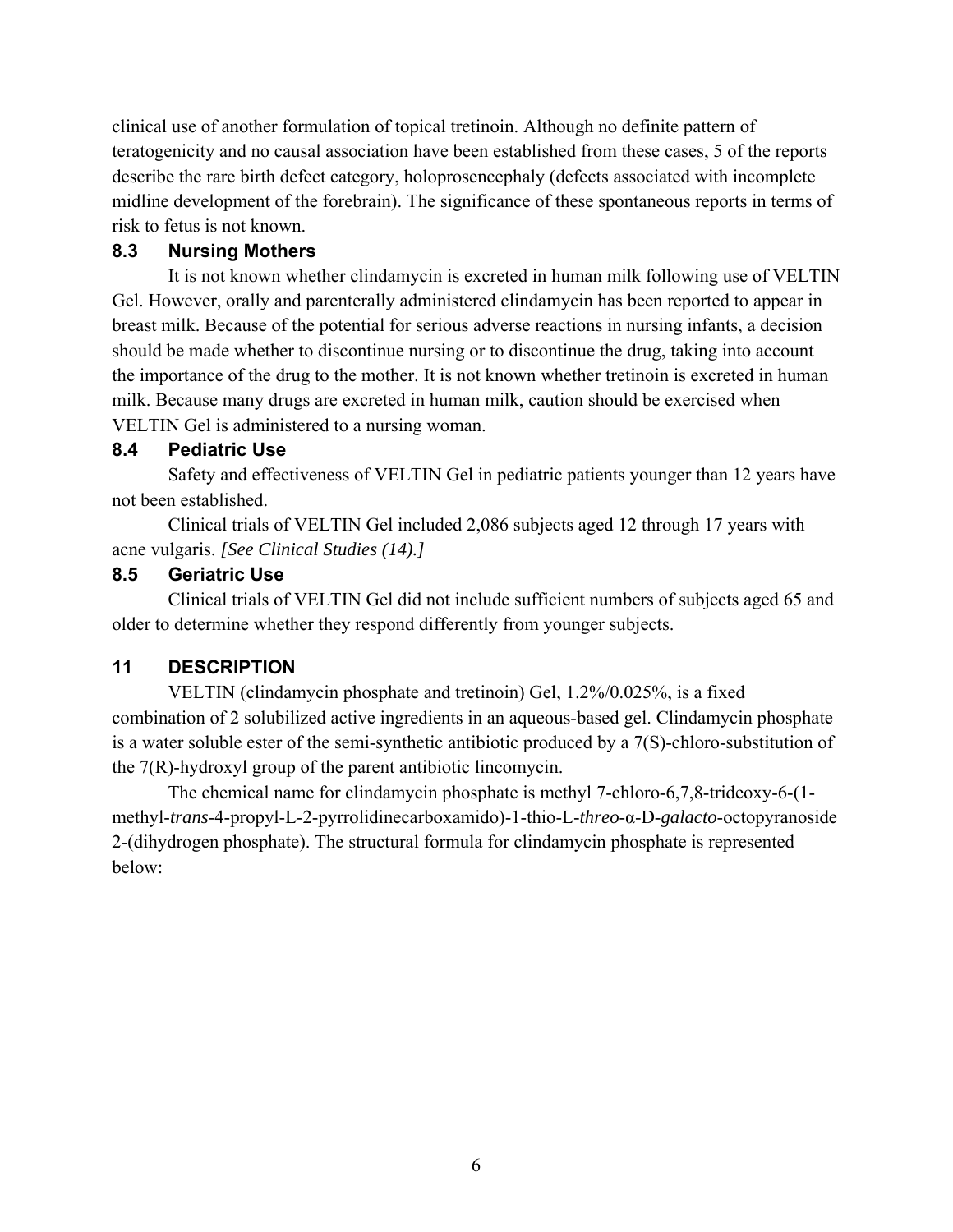

Molecular Formula: C<sub>18</sub>H<sub>34</sub>ClN<sub>2</sub>O<sub>8</sub>PS Molecular Weight: 504.97

The chemical name for tretinoin is all-*trans* 3,7-dimethyl-9-(2,6,6-trimethyl-1 cyclohexen-1-yl)-2,4,6,8-nonatetraenoic acid. It is a member of the retinoid family of compounds.

The structural formula for tretinoin is represented below:<br> $C_{H_3}$ 



Molecular Formula: C<sub>20</sub>H<sub>28</sub>O<sub>2</sub> Molecular Weight: 300.44

VELTIN Gel contains the following inactive ingredients: anhydrous citric acid, butylated hydroxytoluene, carbomer homopolymer (type C), edetate disodium, laureth 4, methylparaben, propylene glycol, purified water, and tromethamine.

# **12 CLINICAL PHARMACOLOGY**

### **12.1 Mechanism of Action**

### Clindamycin: *[See Microbiology (12.4).]*

Tretinoin: Although the exact mode of action of tretinoin is unknown, current evidence suggests that topical tretinoin decreases cohesiveness of folliculare epithelial cells with decreased microcomedone formation. Additionally, tretinoin stimulates mitotic activity and increased turnover of follicular epithelial cells causing extrusion of the comedones.

### **12.3 Pharmacokinetics**

In an open-label trial of 17 subjects with moderate-to-severe acne vulgaris, topical administration of approximately 3 grams of VELTIN Gel once daily for 5 days, clindamycin concentrations were quantifiable in all 17 subjects starting from 1 hour post-dose. All plasma clindamycin concentrations were  $\leq$ 5.56 ng/mL on Day 5, with the exception of 1 subject who had a maximum clindamycin concentration of 8.73 ng/mL at 4 hours post-dose. There was no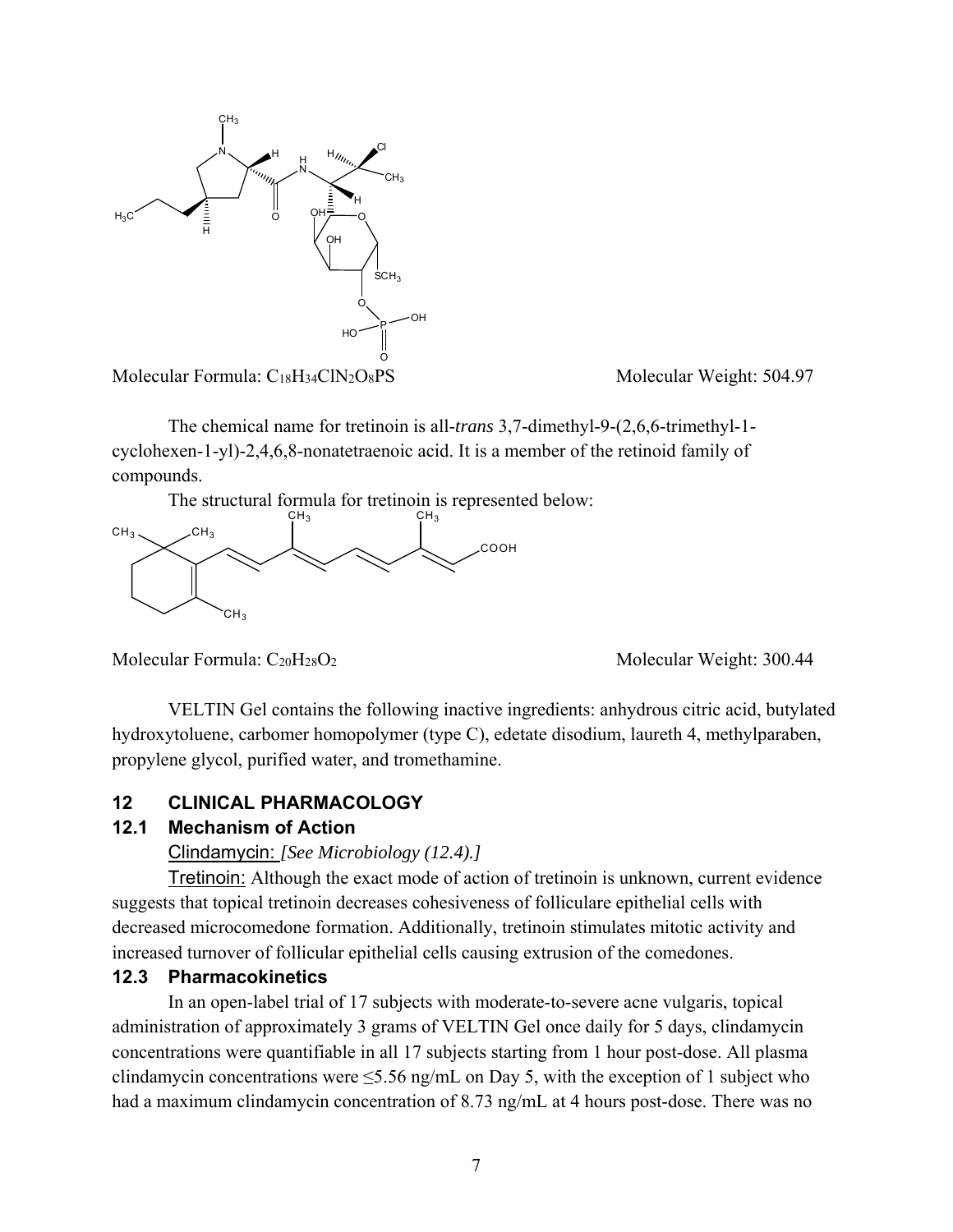appreciable increase in systemic exposure to tretinoin, as compared with the baseline value. The average tretinoin concentration across all sampling times on Day 5 ranged from 1.19 to 1.23 ng/mL compared with the corresponding baseline mean tretinoin concentration range of 1.16 to 1.30 ng/mL.

#### **12.4 Microbiology**

No microbiology studies were conducted in the clinical trials with this product.

Mechanism of Action: Clindamycin binds to the 50S ribosomal subunit of susceptible bacteria and prevents elongation of peptide chains by interfering with peptidyl transfer, thereby suppressing protein synthesis. Clindamycin has been shown to have in vitro activity against *Propionibacterium acnes (P. acnes),* an organism that has been associated with acne vulgaris; however, the clinical significance of this activity against *P. acnes* was not examined in clinical trials with VELTIN Gel. *P. acnes* resistance to clindamycin has been documented.

Inducible Clindamycin Resistance: The treatment of acne with antimicrobials is associated with the development of antimicrobial resistance in *P. acnes* as well as other bacteria (e.g., *Staphylococcus aureus, Streptococcus pyogenes*). The use of clindamycin may result in developing inducible resistance in these organisms. This resistance is not detected by routine susceptibility testing.

Cross Resistance: Resistance to clindamycin is often associated with resistance to erythromycin.

#### **13 NONCLINICAL TOXICOLOGY**

#### **13.1 Carcinogenesis, Mutagenesis, Impairment of Fertility**

Long-term animal studies have not been performed to evaluate the carcinogenic potential of VELTIN Gel or the effect of VELTIN Gel on fertility. VELTIN Gel was negative for mutagenic potential when evaluated in an in vitro Ames *Salmonella* reversion assay. VELTIN Gel was equivocal for clastogenic potential in the absence of metabolic activation when tested in an in vitro chromosomal aberration assay.

Clindamycin: Once-daily dermal administration of 1% clindamycin as clindamycin phosphate in the gel vehicle (32 mg/kg/day, 13 times the recommended clinical dose based on body surface area comparison) to mice for up to 2 years did not produce evidence of tumorigenicity.

Fertility studies in rats treated orally with up to 300 mg/kg/day of clindamycin (240 times the recommended clinical dose based on body surface area comparison) revealed no effects on fertility or mating ability.

Tretinoin: In 2 independent mouse studies where tretinoin was administered topically (0.025% or 0.1%) 3 times per week for up to 2 years no carcinogenicity was observed, with maximum effects of dermal amyloidosis. However, in a dermal carcinogenicity study in mice, tretinoin applied at a dose of 5.1 mcg (1.4 times the recommended clinical dose based on body surface area comparison) 3 times per week for 20 weeks acted as a weak promoter of skin tumor formation following a single application of dimethylbenz $\lceil \alpha \rceil$ anthracene (DMBA).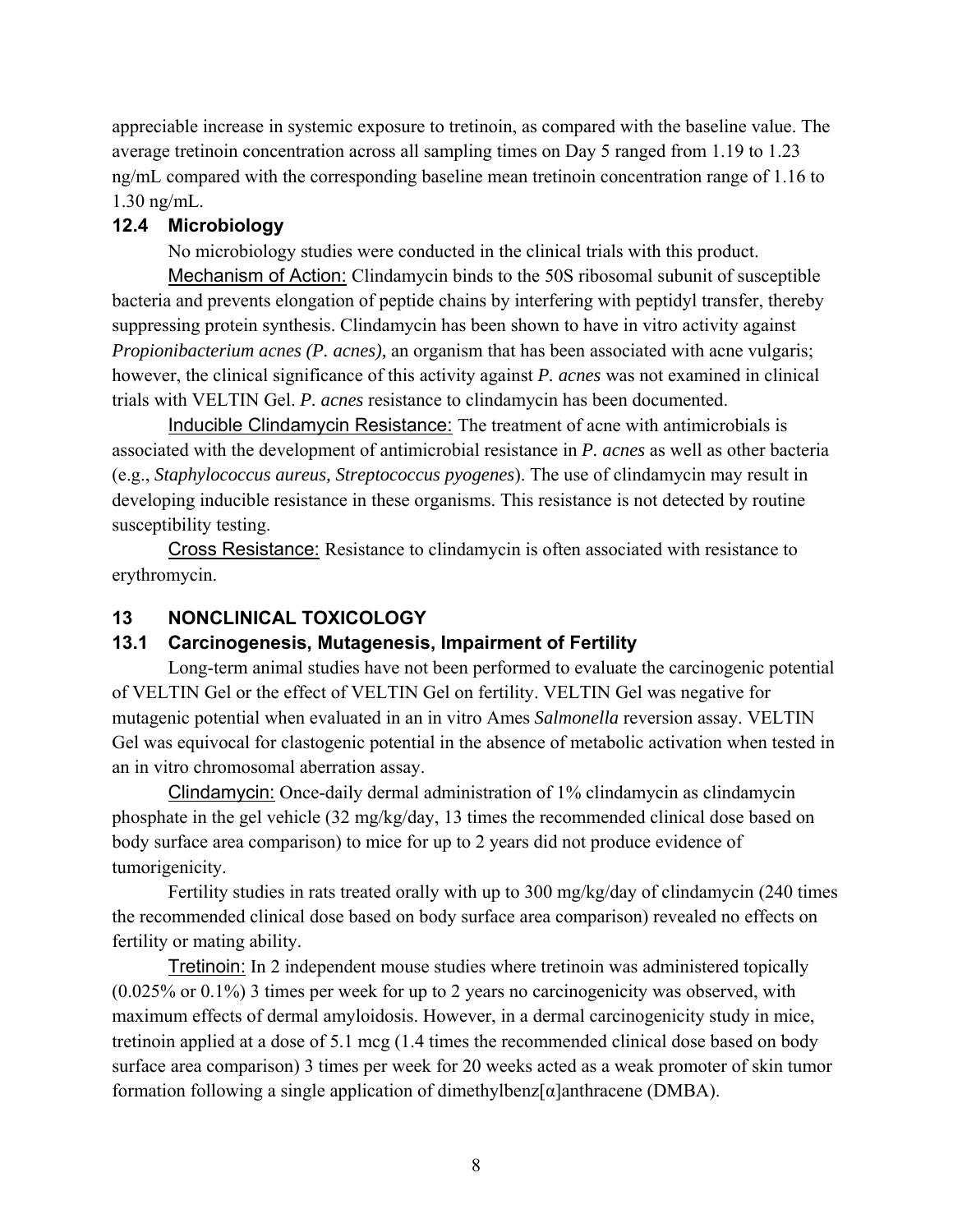In a study in female SENCAR mice, papillomas were induced by topical exposure to DMBA followed by promotion with 12-O-tetradecanoylphorbol-13-acetate or mezerein for up to 20 weeks. Topical application of tretinoin prior to each application of promoting agent resulted in a reduction in the number of papillomas per mouse. However, papillomas resistant to topical tretinoin suppression were at higher risk for pre-malignant progression.

Tretinoin has been shown to enhance photocarcinogenicity in properly performed specific studies, employing concurrent or intercurrent exposure to tretinoin and UV radiation. The photocarcinogenic potential of the clindamycin tretinoin combination is unknown. Although the significance of these studies to humans is not clear, patients should avoid exposure to sun.

The genotoxic potential of tretinoin was evaluated in an in vitro Ames *Salmonella*  reversion test and an in vitro chromosomal aberration assay in Chinese hamster ovary cells. Both tests were negative.

In oral fertility studies in rats treated with tretinoin, the no-observed-effect-level was 2 mg/kg/day (64 times the recommended clinical dose based on body surface area comparison).

#### **14 CLINICAL STUDIES**

The safety and efficacy of VELTIN Gel, applied once daily for the treatment of acne vulgaris, was evaluated in 12-week multi-center, randomized, blinded trials in subjects 12 years and older.

Treatment response was defined as the percent of subjects who had a 2-grade improvement from baseline to Week 12 based on the Investigator's Global Assessment (IGA) and a mean absolute change from baseline to Week 12 in 2 out of 3 (total, inflammatory, and non-inflammatory) lesion counts. The IGA scoring scale used in all the clinical trials for VELTIN Gel is as follows: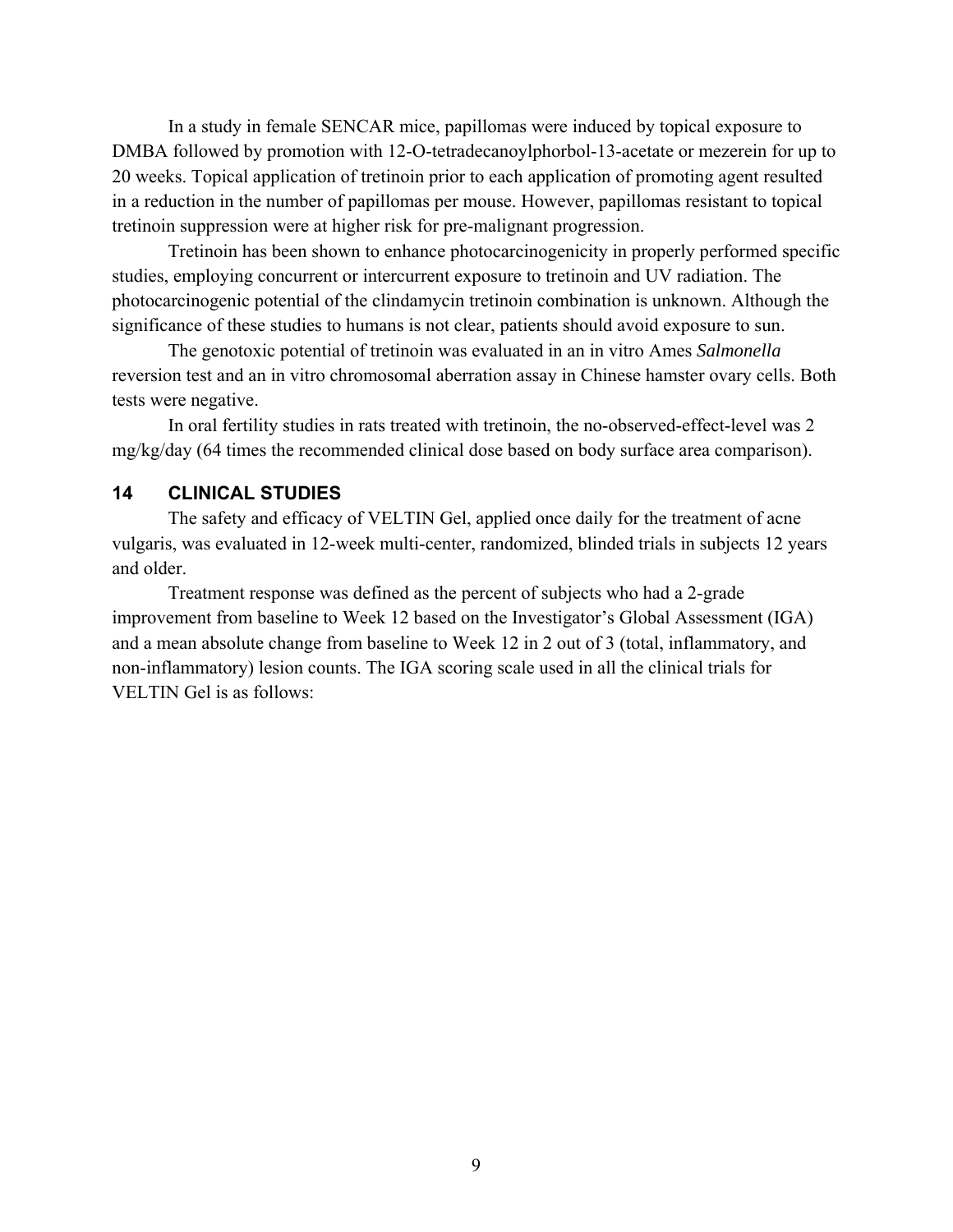| 0             | Clear           | Normal, clear skin with no evidence of acne vulgaris.                                                                                                                                                                                      |
|---------------|-----------------|--------------------------------------------------------------------------------------------------------------------------------------------------------------------------------------------------------------------------------------------|
|               | Almost<br>Clear | Skin almost clear; rare non-inflammatory lesions present, with rare<br>non-inflamed papules (papules must be resolving and may be<br>hyperpigmented, though not pink-red) requiring no further treatment in<br>the Investigator's opinion. |
| $\mathcal{D}$ | Mild            | Some non-inflammatory lesions are present, with few inflammatory<br>lesions (papules/pustules only, no nodulo-cystic lesions).                                                                                                             |
| 3             | Moderate        | Non-inflammatory lesions predominate, with multiple inflammatory<br>lesions evident; several-to-many comedones and papules/pustules, and<br>there may or may not be 1 small nodulo-cystic lesion.                                          |
| 4             | Severe          | Inflammatory lesions are more apparent; many comedones and<br>papules/pustules, there may or may not be a few nodulo-cystic lesions.                                                                                                       |
| 5             | Very<br>Severe  | Highly inflammatory lesions predominate; variable numbers of<br>comedones, many papules/pustules and nodulo-cystic lesions.                                                                                                                |

In Trial 1, 1,649 subjects were randomized to VELTIN Gel, clindamycin gel, tretinoin gel, and vehicle gel. The median age of subjects was 17 years and 58% were females. At baseline, subjects had an average of 71 total lesions of which the mean number of inflammatory lesions was 25.5 lesions and the mean number of non-inflammatory lesions was 45.1 lesions. The majority of subjects enrolled with a baseline IGA score of 3. The efficacy results at Week 12 are presented in Table 3.

|                                                                                    |                   | Clindamycin |                      |                    |  |
|------------------------------------------------------------------------------------|-------------------|-------------|----------------------|--------------------|--|
|                                                                                    | <b>VELTIN Gel</b> | Gel         | <b>Tretinoin Gel</b> | <b>Vehicle Gel</b> |  |
| <b>Trial 1</b>                                                                     | $N = 476$         | $N = 467$   | $N = 464$            | $N = 242$          |  |
| <b>Investigator's Global Assessment</b>                                            |                   |             |                      |                    |  |
| Percentage of subjects achieving<br>2-Grade Improvement                            | 36.3%             | 26.6%       | 26.1%                | 20.2%              |  |
| Percentage of subjects achieving<br>an IGA of 0 or 1 with a 2-Grade<br>Improvement | 33.2%             | 24.0%       | 22.6%                | 17.8%              |  |
| <b>Inflammatory Lesions:</b>                                                       |                   |             |                      |                    |  |
| Mean absolute reduction                                                            | 15.5              | 14.5        | 13.9                 | 11.1               |  |
| Mean percentage $(\%)$ reduction                                                   | 60.4%             | 56.5%       | 54.5%                | 43.3%              |  |
| <b>Non-inflammatory Lesions:</b>                                                   |                   |             |                      |                    |  |
| Mean absolute reduction                                                            | 23.2              | 19.5        | 22.1                 | 17.0               |  |

**Table 3. Efficacy Results at Week 12**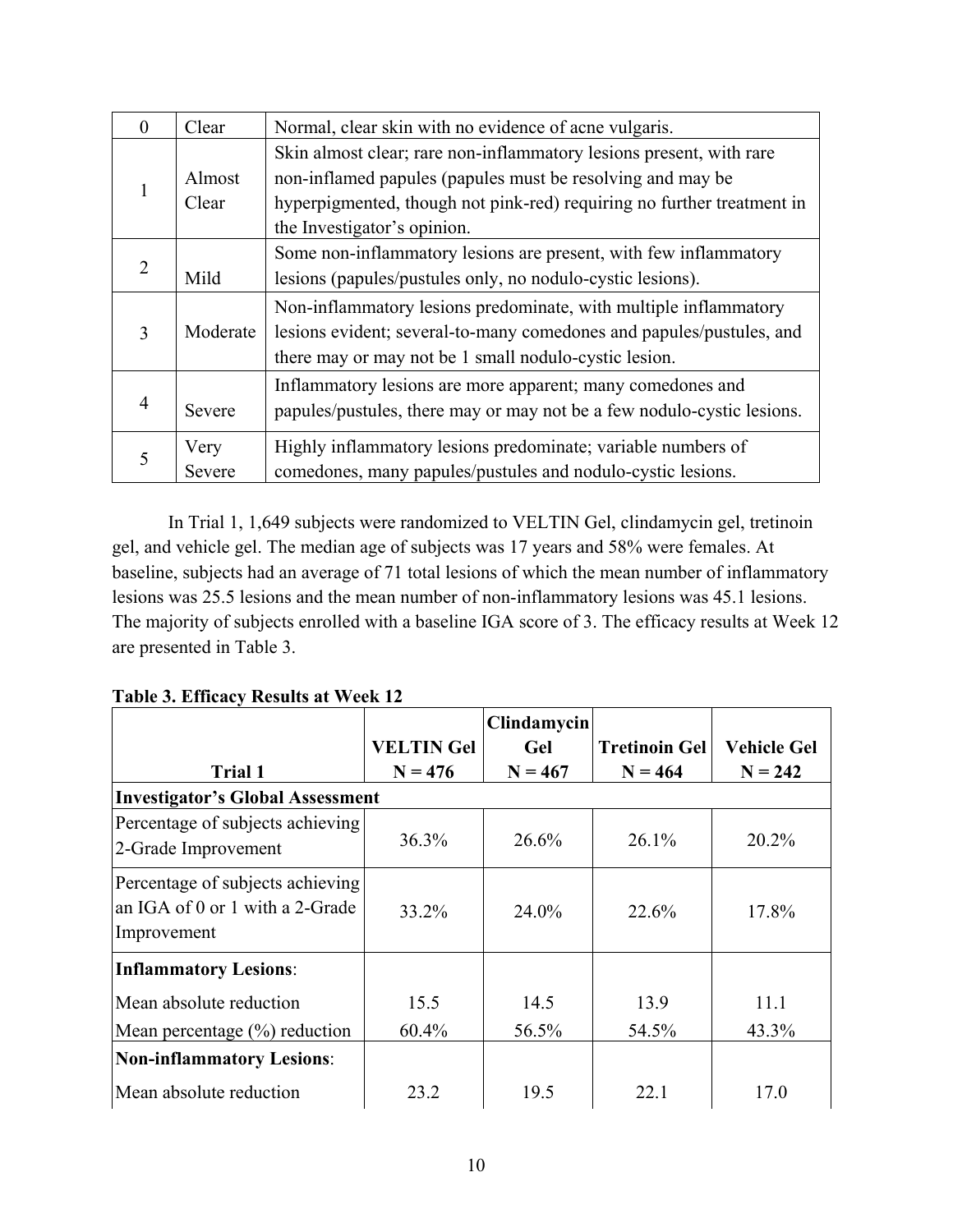|                                   |                   | <b>Clindamycin</b> |                      |                    |
|-----------------------------------|-------------------|--------------------|----------------------|--------------------|
|                                   | <b>VELTIN Gel</b> | Gel                | <b>Tretinoin Gel</b> | <b>Vehicle Gel</b> |
| <b>Trial 1</b>                    | $N = 476$         | $N = 467$          | $N = 464$            | $N = 242$          |
| Mean percentage $(\% )$ reduction | 51.0%             | 42.9%              | 47.3%                | 36.0%              |
| <b>Total Lesions:</b>             |                   |                    |                      |                    |
| Mean absolute reduction           | 38.7              | 34.0               | 36.0                 | 28.1               |
| Mean percentage $(\% )$ reduction | 55.0%             | 49.0%              | 50.5%                | 39.1%              |

The safety and efficacy of clindamycin-tretinoin gel was also evaluated in 2 additional 12-week, multi-centered, randomized, blinded trials in subjects 12 years and older. A total of 2,219 subjects with mild-to-moderate acne vulgaris were treated once daily for 12 weeks. Of the 2,219 subjects, 634 subjects were treated with clindamycin-tretinoin gel. These trials demonstrated consistent outcomes.

# **16 HOW SUPPLIED/STORAGE AND HANDLING**

# **How Supplied**

VELTIN Gel is supplied as follows:

- 30 g aluminum tubes NDC 16110-071-30
- 60 g aluminum tubes NDC 16110-071-60
	- **Storage and Handling**
- Store at  $25^{\circ}$ C (77°F); excursions permitted from 15°C to 30°C (59°F to 86°F).
- Protect from heat.
- Protect from light.
- Protect from freezing.
- Keep out of reach of children.
- Keep tube tightly closed.

# **17 PATIENT COUNSELING INFORMATION**

# *See FDA-approved patient labeling (Patient Information)*

# Instructions for Use

- At bedtime, the face should be gently washed with a mild soap and water. After patting the skin dry, apply VELTIN Gel as a thin layer over the entire affected area (excluding the eyes and lips).
- Patients should be advised not to use more than a pea-sized amount to cover the face and not to apply more often than once daily (at bedtime) as this will not make for faster results and may increase irritation.
- A sunscreen should be applied every morning and reapplied over the course of the day as needed. Patients should be advised to avoid exposure to sunlight, sunlamp, ultraviolet light, and other medicines that may increase sensitivity to sunlight.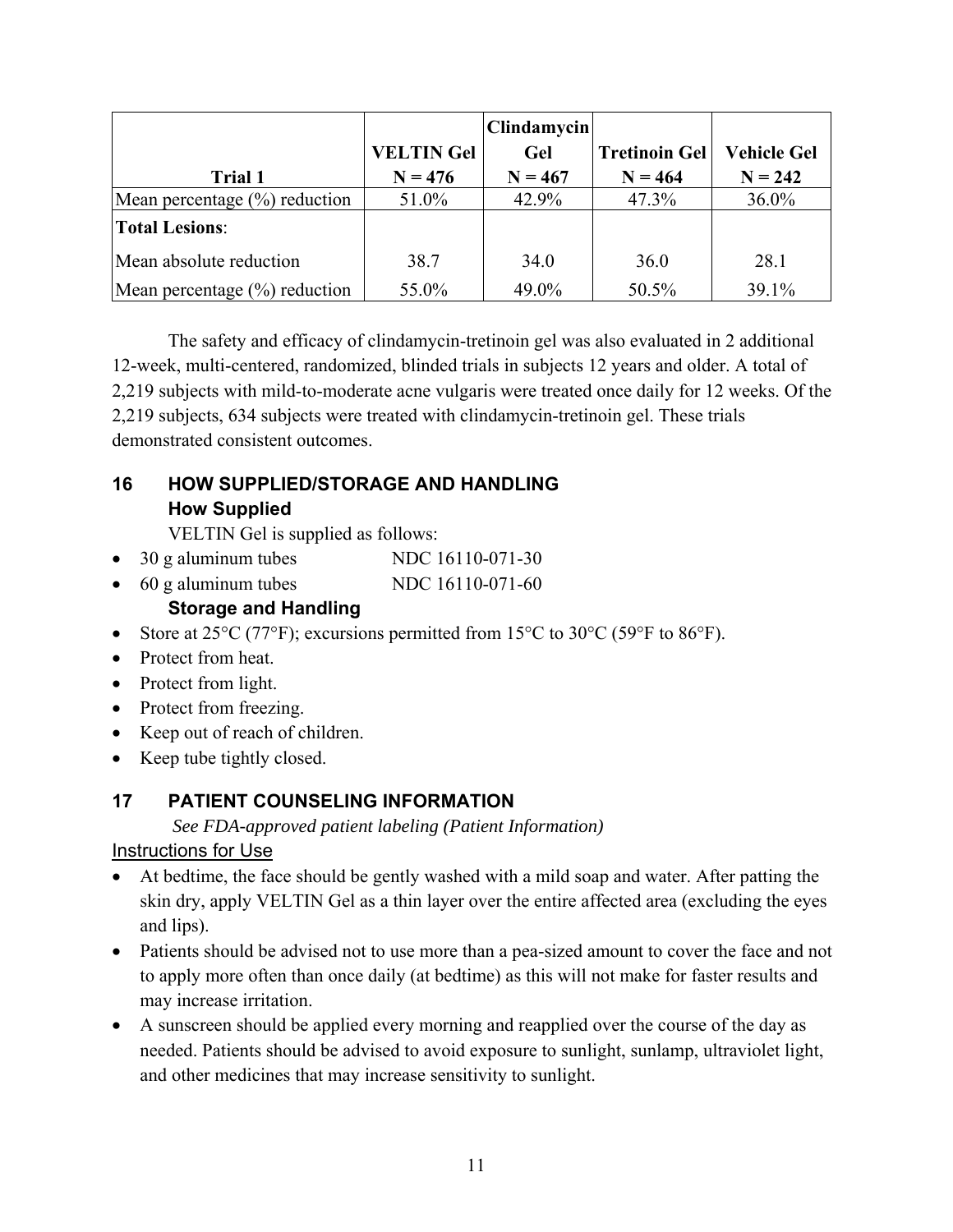Other topical products with a strong drying effect such as abrasive soaps or cleansers may cause an increase in skin irritation with VELTIN Gel.

# Skin Irritation

VELTIN Gel may cause irritation such as erythema, scaling, itching, burning, or stinging. **Colitis** 

In the event a patient treated with VELTIN Gel experiences severe diarrhea or gastrointestinal discomfort, VELTIN Gel should be discontinued and a physician should be contacted.



Manufactured by DPT Laboratories, San Antonio, TX 78215 For Almirall, LLC, Exton, PA 19341  $^{\circ}$  2019 Almirall

# **PATIENT INFORMATION VELTIN™ (vel-tin) (clindamycin phosphate and tretinoin) Gel, 1.2%/0.025%**

IMPORTANT: For use on skin only (topical use). Do not get VELTIN Gel in your mouth, eyes, or vagina.

Read the Patient Information that comes with VELTIN Gel before you start using it and each time you get a refill. There may be new information. This leaflet does not take the place of talking with your doctor about your medical condition or your treatment.

# **What is VELTIN Gel?**

VELTIN Gel is prescription medicine used on the skin to treat acne in people 12 years and older.

It is not known if VELTIN Gel is safe and effective in children younger than 12 years.

# **Who should not use VELTIN Gel?**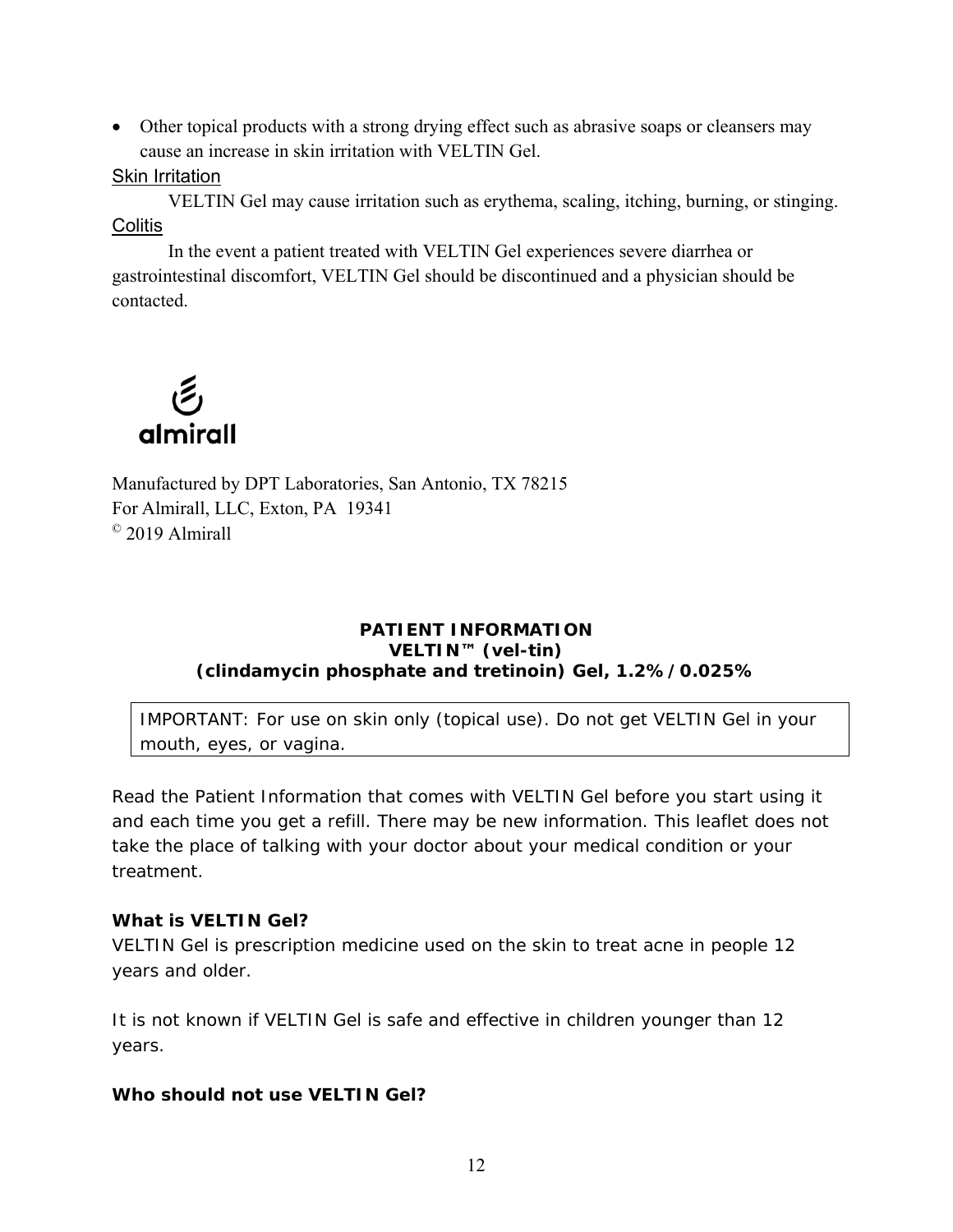# **Do not use VELTIN Gel if you have:**

- Crohn's disease
- ulcerative colitis
- had inflammation of the colon (colitis) with past antibiotic use

Talk to your doctor if you are not sure if you have one of these conditions.

# **What should I tell my doctor before using VELTIN Gel? Before using VELTIN Gel, tell your doctor if you:**

- **have any allergies**
- **plan to have surgery with general anesthesia.** One of the medicines in VELTIN Gel can affect how certain anesthesia medicines work.
- **have any other medical conditions**
- **are pregnant or plan to become pregnant. It is not known if VELTIN Gel may harm your unborn baby.**
- breast milk. You and your doctor should decide if you will take VELTIN Gel or **are breastfeeding or plan to breastfeed.** It is not known if VELTIN Gel passes into your breast milk. One of the medicines in VELTIN Gel contains clindamycin. When clindamycin is taken by mouth or injection, it may pass into breastfeed. You should not do both.

**Tell your doctor about all the medicines and skin products you use. Especially tell your doctor if you take medicine that contains erythromycin. VELTIN Gel should not be used with products that contain erythromycin.** 

**Know the medicines you take. Keep a list of your medicines and show it to your doctor and pharmacist when you get a new medicine.** 

# **How should I use VELTIN Gel?**

- Use VELTIN Gel exactly as prescribed.
- Your doctor will tell you how long to use VELTIN Gel.
- **Do not** apply VELTIN Gel more than one time each day.
- **Do not** use too much VELTIN Gel, because it may irritate your skin.

# **Instructions for applying VELTIN Gel:**

- 1. At bedtime, wash your face gently with a mild soap; rinse with water.
- 2. Pat the skin dry.
- 3. Squeeze a pea-sized amount of medication onto one fingertip. Then, gently rub over the entire affected area. **Do not get VELTIN Gel in your eyes, mouth, or on your lips.**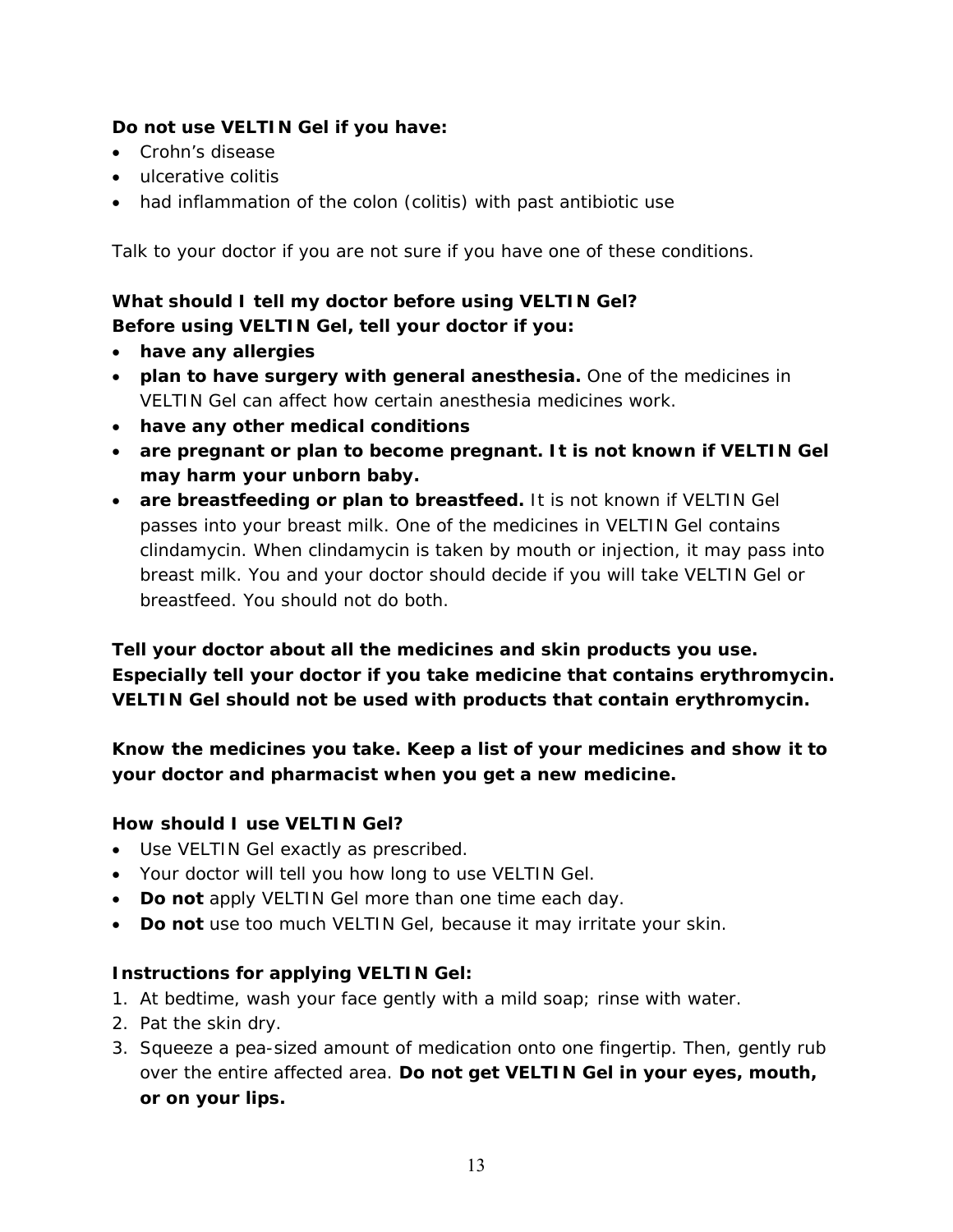# **What should I avoid while using VELTIN Gel?**

- Limit your time in sunlight. Avoid using tanning beds or sun lamps. If you have to be in sunlight, wear a wide-brimmed hat or other protective clothing. Apply a sunscreen every morning and re-apply during the day as needed.
- Avoid wind and cold weather during treatment with VELTIN Gel. These may be irritating to your skin.
- Avoid using abrasive soaps and cleansers. These may cause increased skin irritation with VELTIN Gel.

# **What are the possible side effects of VELTIN Gel? VELTIN Gel may cause serious side effects, including:**

- **Inflammation of the colon (colitis).** Clindamycin, one of the ingredients in VELTIN Gel, can cause severe colitis that may lead to death. Stop taking VELTIN Gel and call your doctor if you develop severe watery diarrhea, or bloody diarrhea.
- healed. Tretinoin, one of the medicines in VELTIN Gel, makes your skin more **Sunburn.** VELTIN Gel may cause your skin to become sunburned more easily. If your face is sunburned, do not use VELTIN Gel until your sunburn is completely sensitive to sunlight. See **"What should I avoid while using VELTIN Gel?"**

Common side effects of VELTIN Gel include:

 **Skin irritation.** VELTIN Gel may cause skin irritation such as dryness, peeling, burning, or itching.

Talk to your doctor about any side effect that bothers you or that does not go away.

These are not all the side effects with VELTIN Gel. Ask your doctor or pharmacist for more information.

Call your doctor for medical advice about side effects. You may report side effects to FDA at 1-800-FDA-1088.

# **How should I store VELTIN Gel?**

- **Store VELTIN Gel** at room temperature, between 59°F to 86°F (15°C to 30°C)**.**
- Protect from freezing.
- Keep VELTIN Gel away from heat and light.
- **Keep VELTIN Gel and all medicines out of the reach of children.**

# **General information about VELTIN Gel**